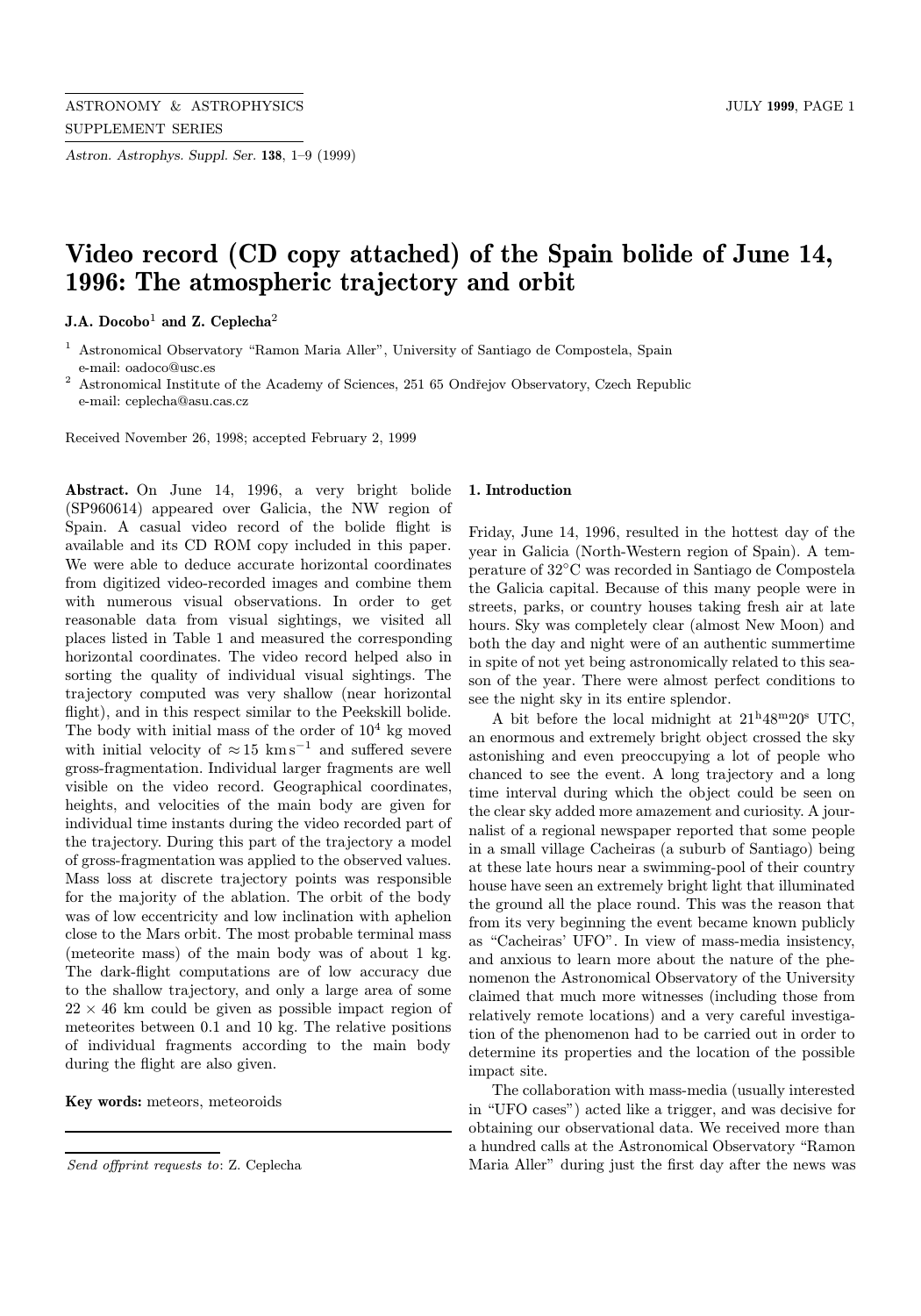

Fig. 1. Video frame No. 117 (MET117) shows the bolide appearance at the relative time 4.68 s with individual fragments 5, 6, and 7 well separated from the main body

released. Among these witnesses there were not only inhabitants of Santiago and its outskirts, but in some cases also people living more than 100 km away from Santiago. All witnesses described the phenomenon as something they never had seen before. They saw a huge fireball  $(\approx$  half of the Moon size) with a striking tail of different colors changing during the flight. It had a tube shape being as bright as full Moon (or even brighter) with a little inclined trail and with angular velocity slow enough to be well observed during many seconds of the flight. However, the most valuable and objective information has been provided by a unique video tape casually recorded during the last 7.6 s of the bright event.

### 2. Video record of the bolide

The video record was an exceptional opportunity to carry out a detailed study of the event, much better opportunity than if only visual sightings would be available. A group of University students had been celebrating at an evening party on an open terrace at the top of a rather high building ( $\approx 30$  m above street level) located near the center of Santiago de Compostela. This terrace is oriented to the East (the bolide moved from SE to N) and the cameraman, J.A. Quiroga just faced the bolide when it started to be enormously bright. He has been recording the dancing party members, but he immediately decided to followup the bright sky phenomenon. Quickly and smoothly he moved the camera up and left to the object, and followed its motion with a great care and ability until the bolide light became definitely extinct. Thus he obtained an exceptionally valuable record of the bolide and its fragmentation. The record owners A. Salazar, D. Neira, and J.A. Quiroga transferred all copyrights of video recorded images to the authors of the present study. One of the frames is presented in Fig. 1 and except the main body shows also 3 larger fragments. The entire available information from video camera is included in this paper in a form of CD ROM copy of the digitized video tape (see Appendix).

### 2.1. Compact disk copy of digitized video frames

With the aim to extract maximal information from video tape, we proceeded to its digitization dividing all record to 191 separate frames recorded on the compact disk (CD) with the following characteristics:

- 1. Duration: 7.6 s.
- 2. Resolution on GIF and BMP files:  $720 \times 576$  pixels.
- 3. Resolution on AVI files:  $480 \times 360$  pixels.
- 4. Number of frames: 191 (digitized by 25 frames/s).
- 5. Digitization code Microsoft Video 1.
- 6. CD space occupied 34 MB.

Since these frames are the essential part of the present work, we consider mandatory to include CD into our paper as an Appendix. Our measurements for the positional reduction of this paper were performed using GIF files.

- 1. Directory GIFS contains 191 files ( $\equiv$ frames) in GIF format.
- 2. Directory BMPS contains the same frames in BMP format.
- 3. Directory ANIM contains digitized video in MPG format (MPEG frames) as well as AVI-formated files; they can be reproduced on any PC with Microsoft Windows.

## 2.2. Fiducial objects for calibration

Fortunately, the apparent position of the object during the last part of the recording was low enough for some terrestrial objects to be recorded simultaneously with the bolide. Thus we can make use of these objects as fiducial points for computing horizontal coordinates (azimuth and elevation). Chimneys and TV aerials of some close buildings as well as towers of the famous Cathedral of Santiago de Compostela (the bolide finished the apparent trajectory close to the Cathedral) constitute the fundamental reference points when we assigned the horizontal coordinates to the bolide image at different frames. Once reference points were recognized and established on individual frames, we proceeded to measurements of azimuths and elevations of 10 points using a theodolite installed exactly at the position of the cameraman. Also high quality photographs of the surroundings were taken from the position of the cameraman. They were used for identifying objects on the video frames and also for deriving coordinates of some additional fiducial points.

#### 3. Visual sightings

The large number of witnesses made impossible in a few days to visit all locations from where the people called and commented on their sightings. We then decided to make a selection of visual sightings taking into account not only the distances among the locations, but also the quality of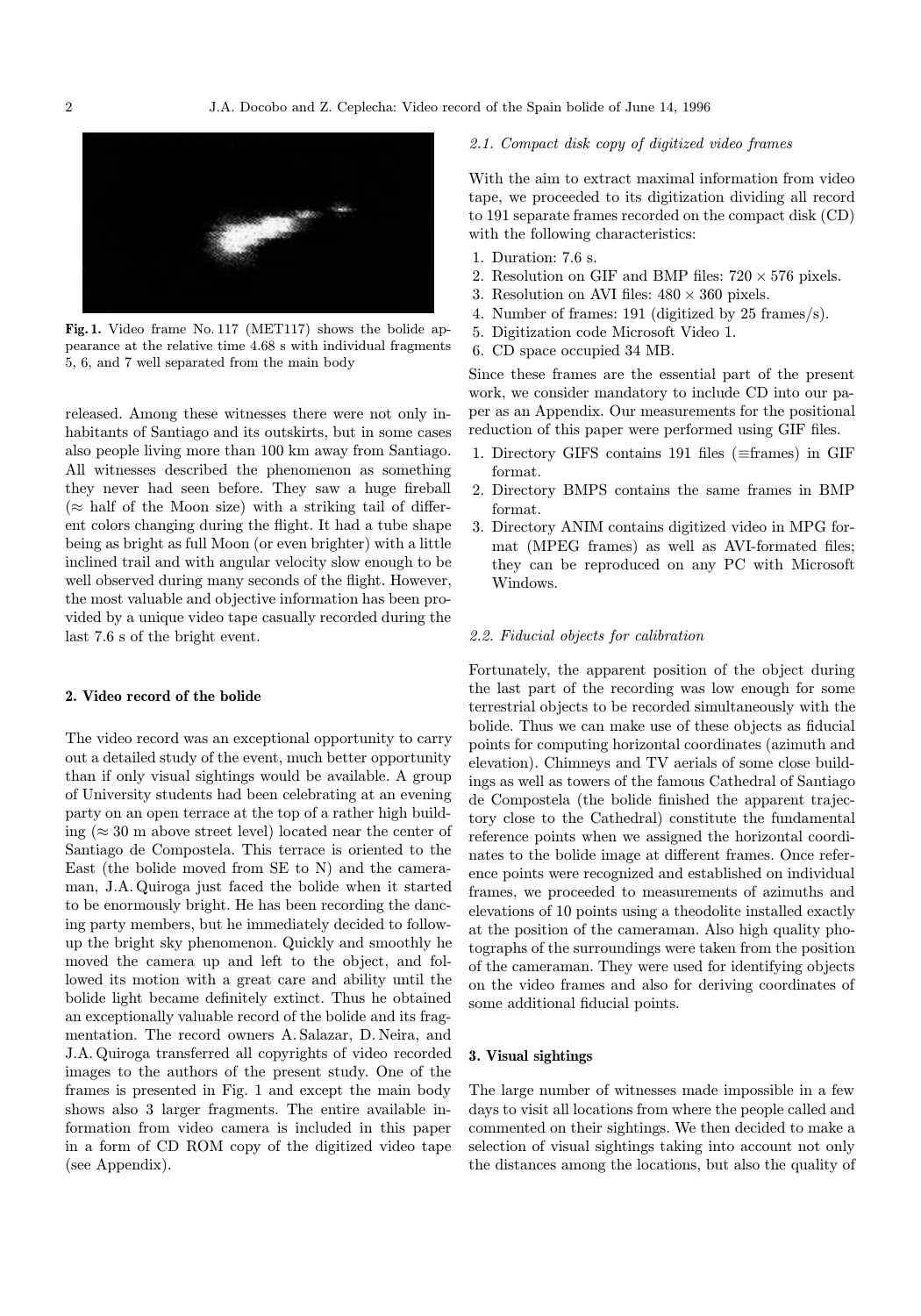data and reliability these sightings seem to deserve. Thus we compiled a list of 34 sightings additional to those of the people present at the place, where the video records were taken. Survey of all these sightings is given in Table 1.

We visited all these locations to collect the maximal information, to carry out theodolite coordinate measurements of the beginning and end points of the apparent trail of the bolide, and to gather all data on estimated duration of the event, color of the bolide, on sounds heard etc. Just from the first direct sightings we concluded that the trajectory was almost horizontal and that several fragmentation events were observed in the course of bolide motion. All witnesses but three assured they did not hear any significant sound confirming the absence of any significant noise accompanying this phenomenon.

One has to note some sightings like that one of a person who was walking near a port in Riveira (sighting No. 12, in Table 1) at Arousa estuary. Looking from this point (completely clear from obstacles) toward the other side of estuary he was able to observe an ample trail arc of about  $100°$  and estimated the duration to some  $10-12$  s. The witnesses from O Barco (No. 21) and Oleiros (No. 28) provided data with directions on the zone maps. A witness from Formaris (No. 26) could compare the event with another luminous object of extreme brightness he observed in January, 1994 (Docobo et al. 1998). He claimed that the 1994 event had a significantly lower brightness. However, this estimate might be influenced by the observational conditions which were rather different in 1994 when the event was seen already at dawn.

# 4. Azimuths and zenith distances of the bolide trail from the video record

We used individual digitized frames for deriving azimuths and elevations of the bolide at different time instants. With reasonable precision, this was possible only for those frames, where fiducial objects of known coordinates were available. There are no stars or other celestial objects in the field of view throughout the whole video record, i.e. from frame 1 to frame 191 (we will refer to frames just only by their numbers: MET001 $\equiv$  1, etc.). Thus we had to limit these computations only to the last part of the trail, where terrestrial objects are present in the field of view of the video camera. Also the beginning part of the recorded trail was calibrated using terrestrial objects in the field of view just before the start of the quick motion of the camera toward the bolide, and following then quantitatively this quick motion. The azimuths and elevations of fiducial points we used in the final calibration are given in Table 2. Their precision is around  $\pm 0.1^\circ$ .

We measured rectangular coordinates of the bolide main body in pixels of the digitized frames. All the frames from 1 to 191 were measured. Only main body is dealt with in this section. Also 13 fragments and the wake

Table 1. Survey of visual sightings arranged in the table as we gradually gathered them. "No" is our reference number of the station;  $\lambda$ ,  $\varphi$ , and H are longitude, latitude, and height above sea level of the station;  $a_B$ ,  $h_B$  are azimuth and elevation of the observed first point of the bolide;  $a_{\rm E}$ ,  $h_{\rm E}$  are azimuth and elevation of the observed last point of the bolide. Azimuth is the astronomical azimuth  $(S = 0^{\circ}, W = 90^{\circ})$ . Notion S. in the "Station" column means Santiago de Compostela

| No Station                                     | $\lambda$ E                         | $\varphi \, \overline{\text{N}}$ | $H_{\rm}$ | $a_{\rm B}$ | $h_{\rm B}$ | $a_{\rm E}$ | $h_{\rm E}$ |
|------------------------------------------------|-------------------------------------|----------------------------------|-----------|-------------|-------------|-------------|-------------|
|                                                | $\circ$                             | $\circ$                          | km        | $\circ$     | O           | $\circ$     | $\circ$     |
| 1 S. Hospital                                  | 351.4564 42.8850 0.26 295 30 210    |                                  |           |             |             |             | 20          |
| 2 S. video                                     | 351.4556 42.8764 0.28 (Table 3, Eq. |                                  |           |             |             |             | (1))        |
| 3 S. Pard.                                     | 351.4556 42.8758 0.28 290 30 210    |                                  |           |             |             |             | 25          |
| 4 S. Lourenzo 351.4422 42.8794 0.23 265 30 205 |                                     |                                  |           |             |             |             | 20          |
| 5 S. Audit.                                    | 351.4597 42.8875 0.24 305 30 235    |                                  |           |             |             |             | 30          |
| 6 A Coruna                                     | 351.6000 42.3750 0.03 310 35 270    |                                  |           |             |             |             | 30          |
| 7 As Neves                                     | 351.5833 42.0917 0.20 250 30 230    |                                  |           |             |             |             | 30          |
| $8$ Ribadavia                                  | 351.8500 42.2917 0.10 250 35 220    |                                  |           |             |             |             | 30          |
| 9 Montouto                                     | 351.4667 42.8417 0.30 280 25 210    |                                  |           |             |             |             | 20          |
| 10 Rianxo                                      | 351.1833 42.6556 0.01 230 25 215    |                                  |           |             |             |             | 20          |
| 11 Covas                                       | 352.3917 43.6708 0.01               |                                  |           |             | 060         | 160         | 45          |
| 12 Riveira                                     | 351.0158 42.5583 0.01 308           |                                  |           |             |             | 15 212      | 10          |
| 13 Recesende                                   | 351.4444 42.8144 0.16 258 25 208    |                                  |           |             |             |             | 10          |
| 14 Cacheiras                                   | 351.4472 42.8167 0.18 250 30 210    |                                  |           |             |             |             | 25          |
| 15 Os Tilos                                    | 351.4611 42.8456 0.28 265 30 215    |                                  |           |             |             |             | 25          |
| 16 A Bana                                      | 351.2500 42.7917 0.28 310 25 220    |                                  |           |             |             |             | 25          |
| 17 Guitiriz                                    | 352.1250 43.1833 0.50 285 45 255    |                                  |           |             |             |             | 45          |
| 18 Dodro                                       | 351.3000 42.7167 0.02 265 30 210    |                                  |           |             |             |             | 25          |
| 19 Muros                                       | 350.9333 42.7750 0.01 265 30 225    |                                  |           |             |             |             | 20          |
| 20 Pastoriza                                   | 352.6417 43.3333 0.55 150 65        |                                  |           |             |             | 142         | 52          |
| 21 O Barco                                     | 353.0000 42.4083 0.34               |                                  |           |             | 20 35       | 145         | 15          |
| 22 Verin                                       | 352.5667 41.9444 0.37 235 60        |                                  |           |             |             | 185         | 25          |
| 23 Monterrei                                   | 352.5083 41.9389 0.46 250 40        |                                  |           |             |             | 180         | 20          |
| 24 Esgos                                       | 352.2833 42.3167 0.58 305           |                                  |           |             | 50          | 230         | 25          |
| 25 Maceda                                      | 352.3500 42.2583 0.60 220 40        |                                  |           |             |             | 185         | 10          |
| 26 Formaris                                    | 351.5139 42.9222 0.29 290 25        |                                  |           |             |             | 200         | 20          |
| 27 Lavacolla                                   | 351.5583 42.9083 0.32 270 20 200    |                                  |           |             |             |             | 15          |
| 28 Oleiros                                     | 351.6879 43.3361 0.10 280 30 208    |                                  |           |             |             |             | 25          |
| 29 San P. Nos                                  | 351.6564 43.3208 0.04 245 30 202    |                                  |           |             |             |             | 25          |
| 30 Lendoiro                                    | 351.7083 43.3028 0.05 235 35        |                                  |           |             |             | 205         | 30          |
| 31 Bertamir.                                   | 351.3583 42.8583 0.05 300           |                                  |           |             |             | 30 250      | 25          |
| 32 Brion                                       | 351.3250 42.8625 0.07 290 30 250    |                                  |           |             |             |             | 25          |
| 33 Rois                                        | 351.3033 42.7750 0.15 270 20 230    |                                  |           |             |             |             | 20          |
| 34 S. Mamede                                   | 351.5667 42.7667 0.10 194 30 239    |                                  |           |             |             |             | 25          |
| 35 Pobra S.X.                                  | 352.6000 42.8500 0.40 240 72        |                                  |           |             |             | 168         | 30          |

phenomenon were measured and results on them are presented in the last section.

#### 4.1. Calibration of the end part of the video-record

Rectangular coordinates of the main body were transformed to azimuths,  $a$ , and elevations,  $h$ , by using a newly developed least squares version of the old method for positional reductions on wide field images (Ceplecha 1951, 1954a,b). Three objects define this transformation uniquely, but we rather used 4 of them as the lower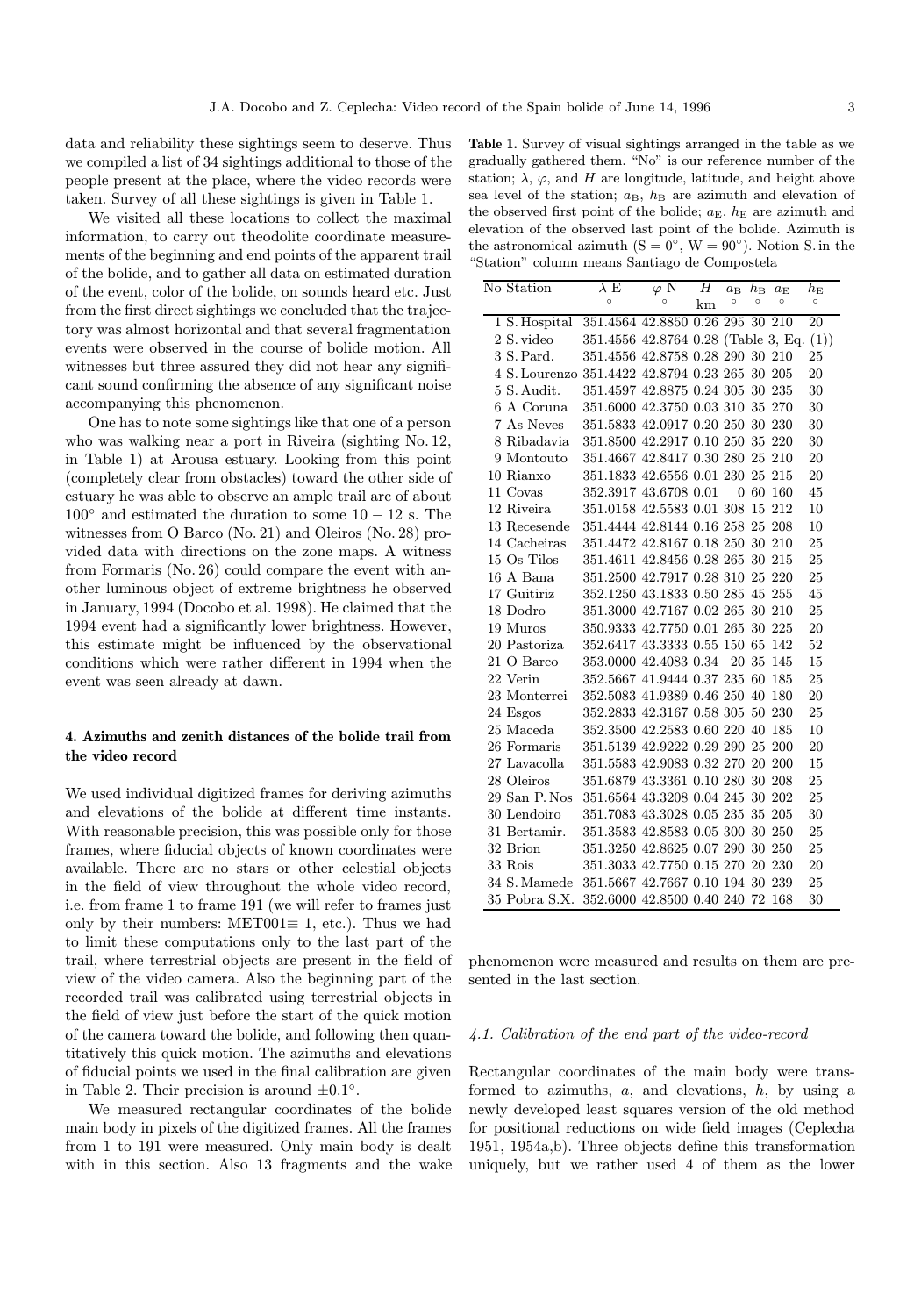Table 2. Azimuths and elevations of fiducial points used for calibration of the video frames

| object                 | $a$ zimuth | elevation      |
|------------------------|------------|----------------|
| A chimney              | 186.37°    | $7.09^\circ$   |
| cathedral<br>B.        | 192.18     | 3.03           |
| $C$ chimney            | 206.11     | 3.84           |
| D chimney              | 213.66     | 4.02           |
| E chimney              | 221.58     | 4.41           |
| $\overline{F}$ chimney | 263.83     | 5.45           |
| G TV aerial            | 277.83     | 8.62           |
| H TV aerial            | 317.93°    | $9.65^{\circ}$ |

Table 3. Azimuths and elevations of the bolide apparent trail from the video frames

| frame no. | azimuth                       | elevation                    |
|-----------|-------------------------------|------------------------------|
| 150       | $204.2^{\circ} + 0.3^{\circ}$ | $22.5^{\circ} + 0.3^{\circ}$ |
| 155       | $202.9^{\circ} + 0.3^{\circ}$ | $21.9^{\circ} + 0.3^{\circ}$ |
| 160       | $201.7^{\circ} + 0.3^{\circ}$ | $21.3^{\circ} + 0.3^{\circ}$ |
| 165       | $200.6^{\circ} + 0.3^{\circ}$ | $20.6^{\circ} + 0.3^{\circ}$ |
| 170       | $199.3^{\circ} + 0.3^{\circ}$ | $20.4^{\circ} + 0.3^{\circ}$ |
| 175       | $198.2^{\circ} + 0.5^{\circ}$ | $19.8^{\circ} + 0.5^{\circ}$ |

limit, just to have an additional check. This seems well grounded, because terrestrial objects on the video record are visible only marginally being very close to the sensitivity limit of the camera, and thus hard to measure. This way only the frames from 147 to 176 were reduced, all with fiducial objects A, B, D, E, and some with additional object C. The resulting azimuths and elevations are given in Table 3 with their standard deviations. They were derived for "average" points (i.e. smoothed over 5 frames centered at the given frame). We used only these 6 positions  $(a, h)$ in Table 3 to define the great circle of the apparent trail of the bolide from the video frames. The resulting great circle is given by Eq. (1).

$$
\sin(164.052 - a) = -1.56256 \tan(h). \tag{1}
$$

Standard deviation of one position in Table 3 from the average apparent trail given by Eq. (1) is  $\pm 0.16°$ . Using the great circle defined by Eq. (1) and the measured position of the body in frame 191 (the last record of the body), we can derive the terminal point of the video recorded trail as  $a = 195.50^{\circ}$  and  $h = 18.46^{\circ}$ .

#### 4.2. Calibration of the beginning part of the video-record

The cameraman documented a students party, which took place at a wide open balcony with clear skies overhead. When he saw the bolide, he quickly and smoothly moved the camera onto the bolide and followed its motion also quite smoothly until the bolide ceased to be visible (frame 191). The camera was still in motion during the exposure time of frame 1, while frame 2 is the first with almost no smear effect, the bolide image being already nicely



Fig. 2. Quick motion of the video camera from terrestrial objects (frame –14) to the bolide frame 2;  $a$  is the azimuth and  $h$ the elevation. Thick line is the bolide apparent trail as given by Eq. (1); thin line with numbered points is the camera motion; the points correspond to the position of the video camera at individual frames during the quick motion

pointed. We have chosen position of the bolide in frame 2 and projected it (computational way) onto the frame with scenery of the student party just one frame before the camera started to move quickly to the bolide: in our system of frame numbers, this was frame no. –14. Fiducial objects F, G, H were used to derive this starting position of the camera as  $a = 303.3°$ ,  $h = -14.1°$ , using the same method as in previous section. We measured then differences proportional to the differences in azimuth and elevation, from a frame to the next frame,  $\Delta a$ ,  $\Delta h$ , starting from frame  $-14$ to frame  $-13$ , from frame  $-13$  to frame  $-12$ , and so on until frame 2. These differences were measured relatively to terrestrial objects on frames  $-14$  to  $-8$ , and relatively to the bolide itself on frames  $-4$  to 2; frames  $-7, -6$ , and −5, where there were no objects to compare with, were interpolated. Having the great circle of the apparent trail as given by Eq. (1), and starting at  $a = 303.3°$ ,  $h = -14.1°$ , we added all the differences  $\Delta a$ ,  $\Delta h$ , and we had to match this great circle just at frame 2. This condition defined the proportionality constant, and so defined also the position of the bolide on frame 2 as  $a = 264.96°$ ,  $h = 32.15°$ . The derived motion of the camera is given in Fig. 2, where also the position of the great circle of the trajectory as defined by Eq.  $(1)$  is given.

# 5. Atmospheric trajectory from the video-record combined with visual observations

The location of the video camera and the apparent trail given by Eq. (1) defines a plane, in which the atmospheric trajectory had to be located. Visual sightings of casual observers were necessary to derive the atmospheric trajectory in this plane. We have used a method and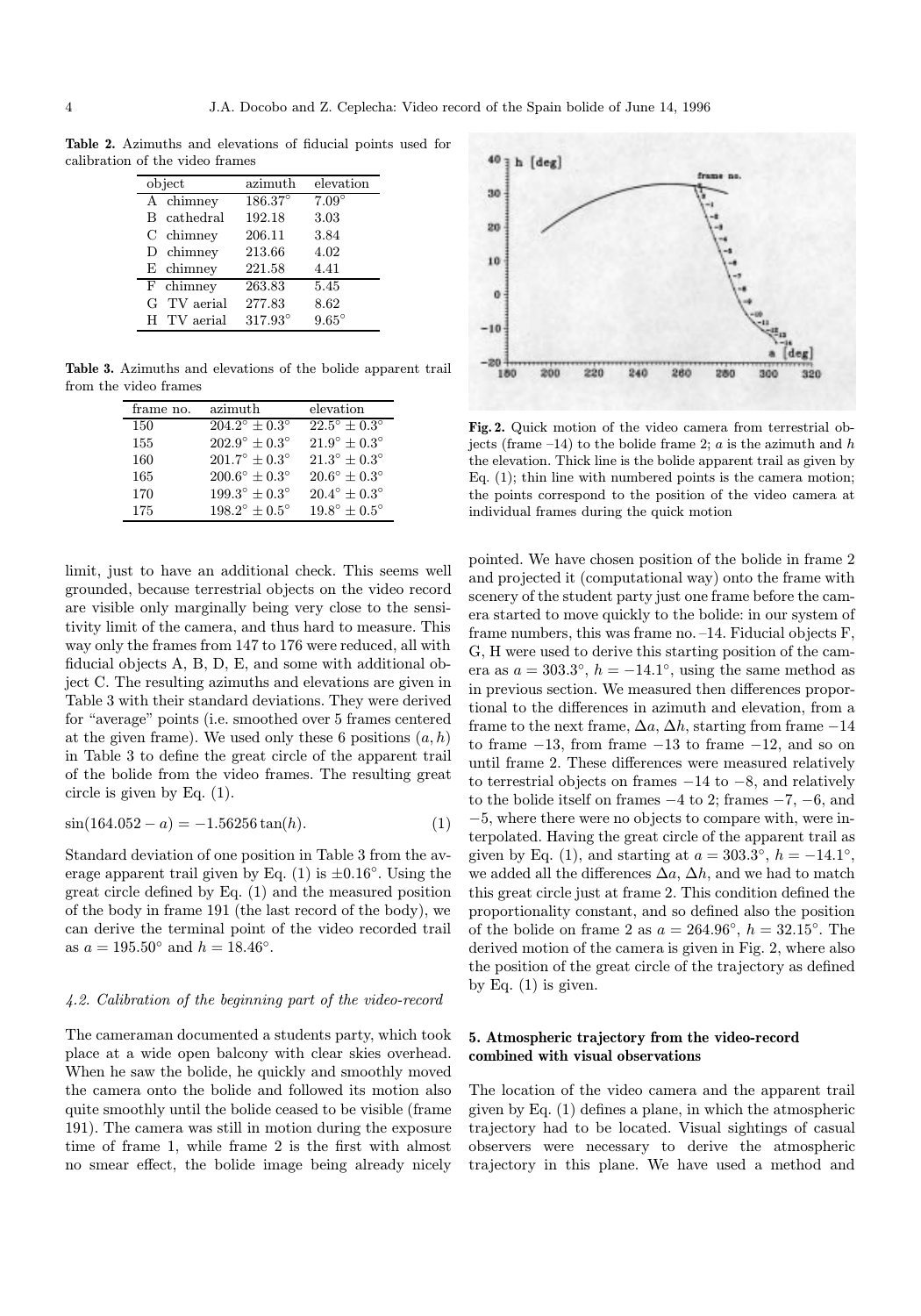computer code by Borovička (1990) to do this. Each visual observation can be checked not only against the others, but against the video recorded apparent trail, which makes the decision on what visual observations are realistic more objective. In the final reduction we have used the following visual observations of Table 1 combined with the video recorded trail from station 2: stations 1, 3, 4, 5, 6, 7, 8, 9, 10, 12, 14, 15, 16, 18, 19, 21, 24, 26, 31, 32, and 33.

The first observed point from station 12 was located at

 $\lambda = 352.94^{\circ} \pm 0.05^{\circ}$  E,  $\varphi = 41.43^{\circ} \pm 0.03$  N,

 $h = 52.4 \pm 3.2$  km.

Video recorded frame 2 was located at

 $\lambda = 352.20^{\circ} \pm 0.04^{\circ}$  E,  $\varphi = 42.92^{\circ} \pm 0.03$  N,

 $h = 38.9 \pm 3.0$  km.

The last point observed (video recorded frame 191) was located at

 $\lambda = 351.78$ °  $\pm 0.04$ ° E,  $\varphi = 43.72$ °  $\pm 0.03$  N,

 $h = 34.0 \pm 2.9$  km.

Azimuth and zenith distance of the radiant for this terminal point (frame 191) were

 $a_R = 339.0° \pm 1.2°$ ,  $z_R = 87.3° \pm 1.5°$ ,

and the right ascension and declination of the apparent radiant were

 $\alpha_R = 250.1^\circ \pm 1.5^\circ, \ \delta_R = -39.9^\circ \pm 1.5^\circ.$ 

The trajectory was very shallow, almost tangential to the Earth's surface. The Earth-grazing character of the trajectory is also the main reason that there was enough time to take the video record of the bolide. On the other hand, the standard deviation of distances along the trajectory are rather high, i.e.  $\pm 5.3$  km for one point. Thus also the velocities derived directly from the end part of the trajectory using distances of only about 20 km are inaccurate. This will be dealt with in the next section. Because the final data on velocity and thus also for location of individual video frames can be improved by using combination of the geometrical solution of this section. with modeling the motion, ablation (including discrete fragmentation), and luminosity of the bolide, we present also the final data on locations together with velocities in Table 4 of the next section.

#### 6. Velocity and theoretical modeling

The frequency of the video frames corresponds to PAL system with 25 frames per second. Thus neighboring frames are separated by 0.04 s. We will use a relative time defined as  $t = n/25$  in seconds, where *n* is the already defined frame number. If we use the end portion of the trajectory (frames 150 to 191;  $t = 6.0$  s to 7.64 s), velocity  $v = 13 \pm 5$  km s<sup>-1</sup> for  $t = 6.8$  s is resulting. This means that there is not much useful information on velocity during the end portion of the trajectory. This situation changes when we compute the average velocity from frame 2 to frame 175 (from  $t = 0.08$  s to  $t = 7.0$  s). The resulting average velocity is  $v = 12.8 \pm 1.1$  km s<sup>-1</sup> for



Fig. 3. Light curve of the bolide. Absolute magnitudes are plotted against heights. Thick line corresponds to the video camera observation; thin line corresponds to the model derived magnitudes

 $t = 3.5$  s. In computing the following model of motion, ablation, and radiation, our first constraint is keeping this value of velocity. The second constraint is keeping the observed heights and locations derived geometrically in the preceding section. And the third constraint is copying the observed brightness of the bolide as close as possible.

We performed only a schematic photometry using sizes of the image in the video frames transformed to absolute stellar magnitudes (distance 100 km). We assumed that the part of the steady brightness before the maximum at frame 90 was of about apparent magnitude −15. We also assumed that the limit of the camera recording was at about magnitude −3. The resulting observed light curve is compared in Fig. 3 with the modeled light curve.

Our model is based on gross-fragmentation model (Ceplecha et al. 1993) for computing the motion and ablation of the main body, and on classical luminous equation,  $I = -(\tau v^2/2)$ dm/dt, modified for time elapsed from fragmentation point to the instant when the fragments stopped to contribute to luminosity,  $I$ , of the main body (they are either visible as separate objects or already not radiating enough to be detected). The luminous efficiency,  $\tau$ , we used takes care of the new calibration derived from the Lost City bolide and meteorite fall (Ceplecha 1996). Luminous efficiency was taken as a function of mass,  $m$ , in our model: for masses below 10 g luminous efficiency is given by the experimental values derived by Ayers et al. (1970), and for masses over 100 kg luminous efficiency is given by the new Lost City calibration. For masses between these two values, luminous efficiency was computed by linear interpolation in logarithms (corresponding to linear interpolation in stellar magnitudes). The velocity dependence of luminous efficiency was kept the same as given by Ceplecha & McCrosky (1976, Table 1).

In modeling our case we assumed ablation coefficient  $\sigma = 0.014$  s<sup>2</sup> km<sup>-2</sup>, the average observed value for type I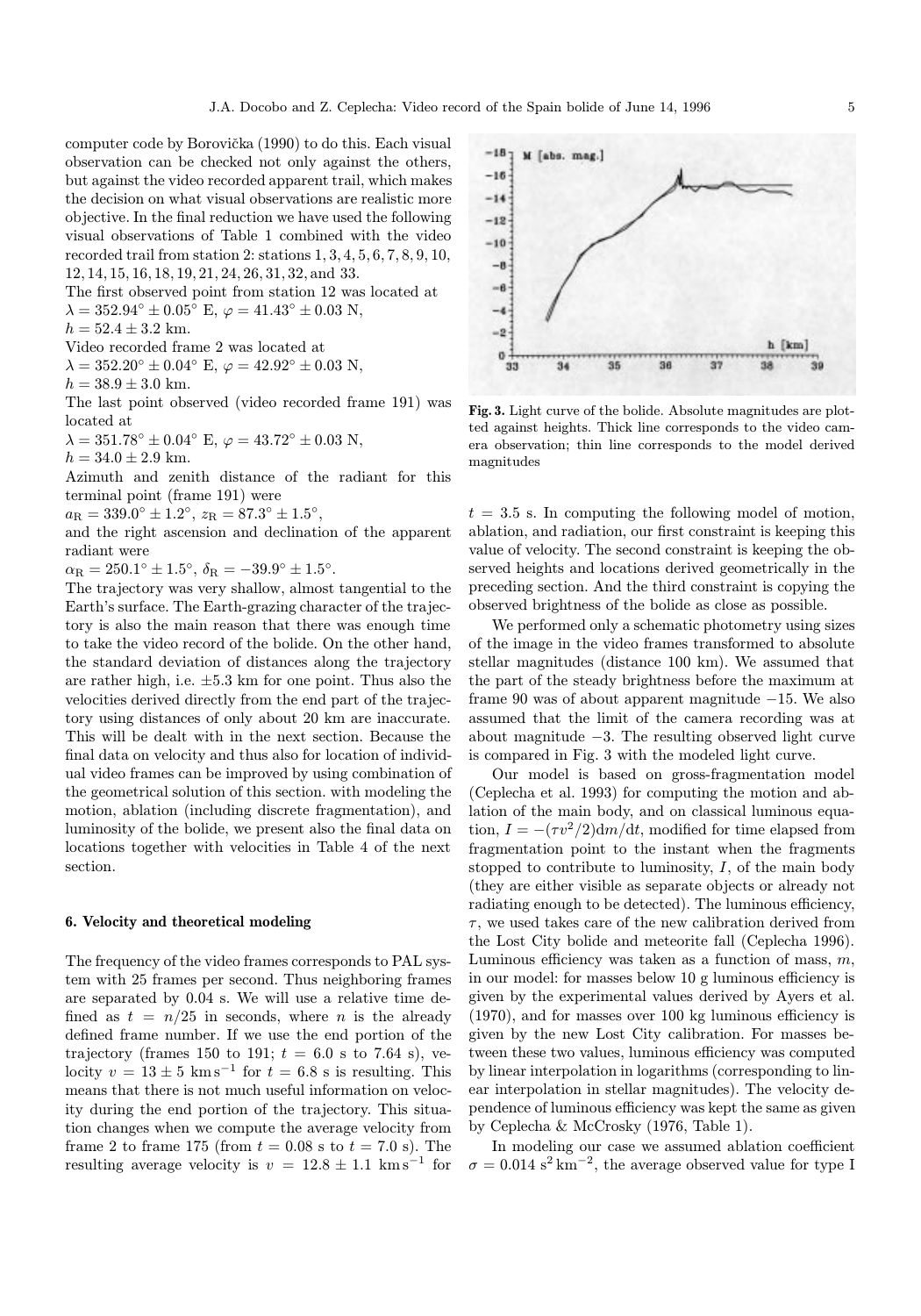Table 4. Trajectory of the bolide: geographical coordinates, heights and velocities for the main body at individual video frames; standard deviations of velocities from frame 1 to frame 191 are about 10% of their values

| frame             | $\bar{t}$ | λ            | $\varphi$    | $\boldsymbol{h}$ | $\boldsymbol{v}$      |
|-------------------|-----------|--------------|--------------|------------------|-----------------------|
| No.               | S         | $\circ$<br>E | $^{\circ}$ N | km               | $\mathrm{km\,s}^{-1}$ |
| beg.              | $-12.37)$ | 352.94       | 41.43        | 52.4             | 14.9                  |
| 1                 | 0.04      | 352.20       | 42.91        | 38.9             | 13.5                  |
| 10                | 0.40      | 352.18       | 42.95        | 38.6             | 13.4                  |
| 20                | 0.80      | 352.16       | 42.99        | 38.3             | 13.3                  |
| 30                | 1.20      | 352.13       | 43.04        | 37.9             | 13.2                  |
| 40                | 1.60      | 352.11       | 43.08        | 37.6             | 13.1                  |
| 50                | 2.00      | 352.09       | 43.12        | 37.3             | 13.0                  |
| 60                | 2.40      | 352.07       | 43.16        | 37.0             | 12.9                  |
| 70                | 2.80      | 352.05       | 43.21        | 36.7             | 12.8                  |
| 80                | 3.20      | 352.02       | 43.25        | 36.4             | 12.7                  |
| 90                | 3.60      | 352.00       | 43.29        | 36.2             | 12.6                  |
| 100               | 4.00      | 351.98       | 43.33        | 35.9             | 12.3                  |
| 110               | 4.40      | 351.96       | 43.38        | 35.6             | 11.9                  |
| 120               | 4.80      | 351.94       | 43.42        | 35.4             | 11.5                  |
| 130               | 5.20      | 351.91       | 43.46        | 35.2             | 11.1                  |
| 140               | 5.60      | 351.89       | 43.50        | 35.0             | 10.7                  |
| 150               | 6.00      | 351.87       | 43.55        | 34.8             | 10.3                  |
| 160               | 6.40      | 351.85       | 43.59        | 34.6             | 9.8                   |
| 170               | 6.80      | 351.83       | 43.63        | 34.4             | 9.2                   |
| 180               | 7.20      | 351.80       | 43.67        | 34.2             | 8.6                   |
| 191               | 7.64      | 351.78       | 43.72        | 34.0             | 7.5                   |
| $_{\mathrm{end}}$ | (11.76)   | 351.70       | 43.87        | 33.1             | 3.0                   |

bolides (stone). Any attempt to use larger values was unsuccessful because it was not possible to bring the body so deep into the atmosphere with such a grazing trajectory and to keep it moving with enough mass for such a long time interval. We then assumed different initial masses, initial velocities, location of fragmentation points, and amounts of fragmented mass so that we kept the observed heights and distances along the trajectory, and luminosity as observed. The resulting values of velocities are given in Table 4, where time, t, is coordinated to individual video frames, and the geographical coordinates,  $\lambda$ ,  $\varphi$ , and heights, h, are those derived in the previous Sect. by combination of the video record with the visual observations from other locations. Observed heights and observed geographical coordinates of the bolide at instants of individual frames well correspond to model computed velocities, v, and to the average velocity derived directly from observed distances  $(12.8 \pm 1.1 \text{ km s}^{-1})$ . The initial velocity (outside the atmosphere),  $v_{\infty}$ , corresponding to values in Table 4 resulted as

 $v_{\infty} = 15.1 \pm 1.4 \text{ km s}^{-1}.$ 

The initial mass (before ablation and fragmentation started),  $m_{\infty}$ , and mass,  $m_{\rm B}$ , at the start of the video recording (frame 2) resulted as

 $m_{\infty} = 9100$  kg and  $m_B = 6500$  kg.

log m [kg]  $\overline{\mathbf{3}}$  $\overline{2}$  $\mathbf{0}$  $t$  [s]  $11$  $10$ 

Fig. 4. Mass of the main body as resulted from the model is plotted against time

The fragmentation history can be seen in Fig. 4 where logarithm of mass of the main body is plotted as a function of time. The sudden changes in mass of the main body are just the resulting fragmentation points. They also correspond to releasing of individual larger fragments seen behind the main body on the video frames. Maximum dynamic pressure the body encountered during the modeled entry was equal to 1 MPa and was achieved just at the point of maximum brightness, where the first larger grossfragmentation happened. We were not able to model an early fragmentation before the maximum light and above 37 km height, but this should form only a small correction to the initial mass, which might be larger by about 10% than the above given value.

The point denoted "end" in Table 4 was computed as extrapolation after frame 191 down to 3 km s<sup> $-1$ </sup> (velocity at which ablation stops) keeping the same value for the ablation coefficient. This computation also yielded the value of the terminal mass as 0.94 kg. Thus one would expect meteorite falls of kilogram masses. The upper limit of a possible meteorite should not exceed 10 kg.

We also applied a single body model to all the resulting values of Table 4 in order to check our model by such a "first approximation". This way we received also an "average" apparent ablation coefficient  $\sigma = 0.11 \text{ s}^2 \text{ km}^{-2}$  documenting the high degree of fragmentation of the meteoroid. This value is quite similar to the value of Peekskill's bolide and meteorite fall (Brown et al. 1994; Ceplecha et al. 1996) derived also from a single body model. The SP960614 bolide resembles the Peekskill bolide also by its Earth grazing trajectory.

# 7. Orbit

The initial velocity and apparent radiant were used to compute the orbit following procedures described by Ceplecha (1987). The orbit is presented in Table 5 and is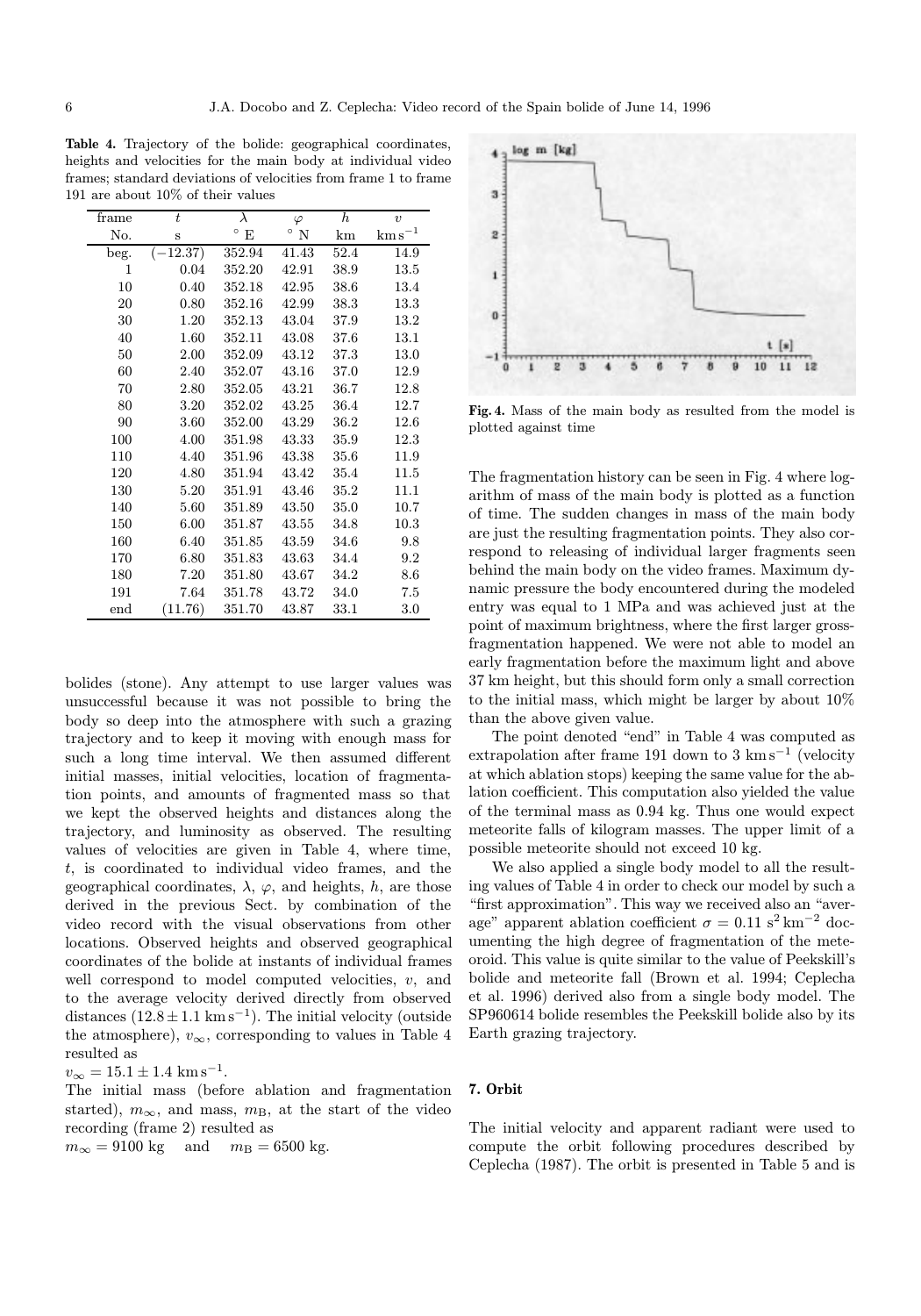Table 5. Radiant and orbit; angular elements referred to J2000

| $v_{\infty}$          | $\mathrm{km\,s}^{-1}$   | 15.1     | $^+$           | 1.4     |
|-----------------------|-------------------------|----------|----------------|---------|
| $\alpha$ R.           | degrees                 | 250.1    | $\overline{+}$ | $1.5\,$ |
| $\delta_{\rm B}$      | degrees                 | $-39.9$  | $\overline{+}$ | 1.5     |
| $v_{\rm G}$           | $\mathrm{km \, s}^{-1}$ | 10.0     | $^{+}$         | 2.1     |
| $\alpha$ <sub>G</sub> | degrees                 | 262.     | $\overline{+}$ | 6.      |
| $\delta_{\rm G}$      | degrees                 | -60.     | $\overline{+}$ | 5.      |
| $v_{\rm H}$           | $\mathrm{km\,s}^{-1}$   | 30.9     | $\overline{+}$ | 1.2     |
| $\varepsilon_{\rm G}$ | degrees                 | 89.      | $^{+}$         | 3.      |
| $\varepsilon$ н       | degrees                 | 161.     | $^{+}$         | 3.      |
| $\boldsymbol{a}$      | A.U.                    | 1.12     | $^{+}$         | 0.10    |
| e                     |                         | 0.27     | $^{+}$         | 0.08    |
| q                     | A.U.                    | 0.816    | $^{+}$         | 0.022   |
| Q                     | A.U.                    | 1.42     | $^{+}$         | 0.22    |
| $\omega$              | degrees                 | 86.      | $^{+}$         | 8.      |
| Ω                     | degrees                 | 264.1443 | $^{+}$         | 0.0002  |
| i                     | degree                  | 11.5     | $\overline{+}$ | 1.0     |

 $v_{\infty}$  initial velocity,

 $\alpha_{\rm R}$ ,  $\delta_{\rm R}$  right ascension and declination of observed radiant,  $v_{\rm G}$  geocentric velocity,

 $\alpha_{\rm G}$ ,  $\delta_{\rm G}$  right ascension and declination of geocentric radiant,  $v_{\rm H}$  heliocentric velocity,

 $\varepsilon_{\rm G}$ ,  $\varepsilon_{\rm H}$  elongation of H and G radiant from Earth's apex, standard notation for orbital elements is used.

of low eccentricity and low inclination with aphelion close to the Mars orbit.

### 8. Dark flight

The Earth's grazing trajectory is extremely unfavorable for computing dark-flight distances and for predicting of an impact area of meteorites. Thus we limited us only to rather schematic computations without wind field being included. The computation of the dark-flight started at point denoted "end" in Table 4, at which the azimuth of the radiant (instantaneous motion and horizon) was 339.02◦ and the zenith distance of the radiant was 86.94◦. The equations of motion are those given in Ceplecha et al. (1998), pages 320–322. The results are given in Table 6 for three masses representing a mass range of possible meteorites. The many tens of kilometers long dark-flight distances and the uncertainties of the trajectory slope define a very large impact area, which is given as being 11 km to both sides of the line in Table 6. Thus the predicted impact area is a 22 km wide and about 46 km long stripe symmetrically to the line of Table 6.

## 9. Fragmentation

Throughout the entire video-recorded trail, the main body has been the brightest and the leading. The preceding sections dealt with the main body. However, in addition to the main body, numerous smaller fragments and a wake

Table 6. Geographical coordinates of impact points for different masses,  $m<sub>E</sub>$ . Notation: L is the horizontal dark-flight distance starting from point "end", T is the time interval from point "end" to the Earth's surface, and  $v<sub>s</sub>$  is the impact velocity

| $m_{\rm E}$                                                       |           | $\varphi$ |    | T   | $v_{\rm c}$          |
|-------------------------------------------------------------------|-----------|-----------|----|-----|----------------------|
| $\log$                                                            | degrees E | degrees N | km | S   | $\mathrm{m\,s}^{-1}$ |
| 0.1                                                               | 351.60    | 44.06     | 23 | 400 | 38                   |
| 1.                                                                | 351.54    | 44.18     | 37 | 290 | 56                   |
| 10.                                                               | 351.45    | 44.35     | 57 | 215 | 82                   |
| Standard deviation in $\lambda = \pm 0.10^{\circ}$ ( $\pm 8$ km), |           |           |    |     |                      |
| standard deviation in $\varphi = \pm 0.07^{\circ}$ ( $\pm 8$ km). |           |           |    |     |                      |

are visible on the video record. We were able to measure positions of 13 individual fragments and positions of the points of the wake termination, all relatively to the main body. The instantaneous direction of motion of the main body and its distance from the video-camera derived in the preceding sections were used to transform the measured angular distances into metric distances. The results are given in Figs. 5 and 6.

The total metric distance L of a fragment (or the terminal point of the wake) from the main body can be expressed by means of the following 3 components: the one along the trajectory,  $l$ , is the distance  $L$  projected perpendicularly onto the main body trajectory (counted positively behind the main body); the two components lateral to the trajectory can be expressed as d, the distance L projected perpendicularly onto the line which is perpendicular to both the trajectory and the instantaneous vision line (the  $+$  sign means that the point is above the trajectory, and the − sign means below the trajectory), and the other one,  $p$ , the distance  $L$  projected perpendicularly onto the vision line. Because the information on the individual angular distances of fragments from the main body is available from only the one video station, we do not know the lateral component p. On the other hand, dynamical reasons made l much larger than both d and p (the observed d does not exceed 0.3 km, while l are as large as 6 km. There is no reason to assume that the two lateral distances  $p$  and  $d$  would be too much different. If  $p$  and  $d$  do not exceed 10% of  $l$  (which is the case for almost all measured values), the difference  $L - l$  does not exceed 3%, a negligible difference in scope of all the other uncertainties. Thus the distance  $l$  behind the main body is very close to the total metric distance L.

The fragments separated at different time instants (Fig. 5). Fragments 1 and 2 separated somewhere close to  $t = 1$  s: this early fragmentation was not included into the theoretical model described in the preceding section, because it was not visible on the light curve (except that the whole small increase of brightness before  $t = 2$  s might be related to fragment 1). Thus the initial mass might be somewhat (by  $\approx 10\%$ ) greater than derived in the section on theoretical modeling. Also the first part of the wake, which seems to be mostly gaseous, could contain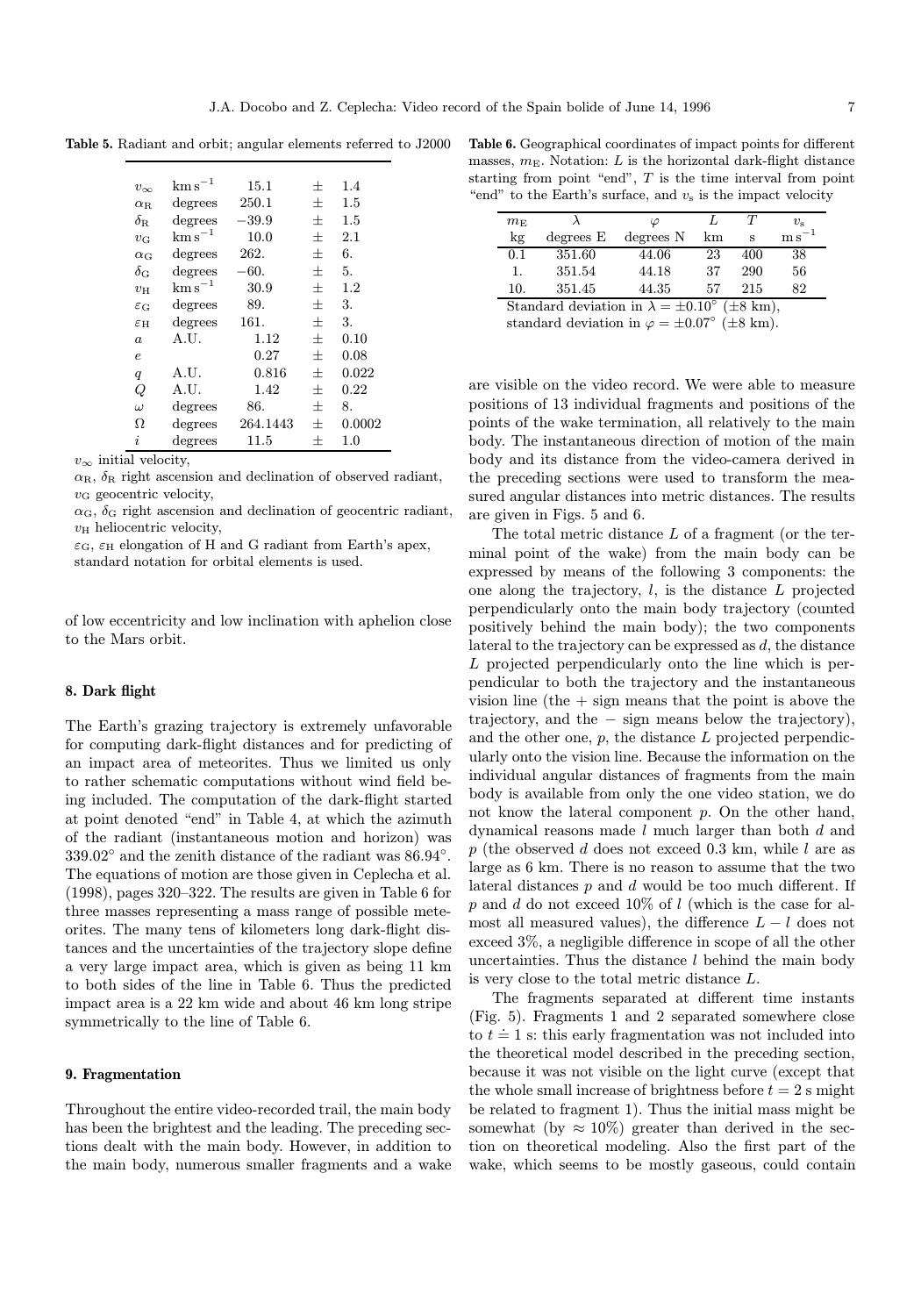

Fig. 5. Distance l of individual fragments behind the main body is plotted against time  $t = n/25$ , where *n* is the frame number. Fragments are numbered. The symbol "w" is used for the wake and means the terminal point of the wake behind the main body. Points represent direct measurements on individual frames; lines fitting these points represent a smooth change of l for the individual fragments. Fragment 3 was observed only on one frame. The wake consists of two parts, before and after the main fragmentation, which took place between 3.5 and 3.7 s

small fragments from this early fragmentation; this part of wake reached the maximum distance behind the main body of more than 5 km at  $t = 1.7$  s, and then quickly shortened to values below 1 km. Fragments 3, 4, 5, 6, 7, 9, 10, and 13 separated from the main body during atleast-two closely-separated events between  $t = 3.5$  and 4 s. This corresponds to the main double maximum on the light curve at  $t = 3.6$  and 3.7 s. Fragments 9, 10, 13 may be secondary fragments originating from fragment 5. Fragment 8 separated from the main body at  $t = 4.6$  s. Fragment 11 is a secondary one separated from fragment 8. Fragment 11 is a secondary one separated non-nagment of Small fragment 12 separated at  $t = 5.3$  s; its significance for the theoretical model of mass-loss of the main body is negligible.

Thus fragments 3 to 13 (except 12) originated from 3 major break-up events with the largest mass-loss rate  $dm/dt$ ) as is evident from Fig. 4. Later break-ups after  $t = 5.5$  s (at least two major events more) did not show individual fragment trails: it is demonstrated only by a very slow brightness decay after the main maximum and by a bump on the light curve between  $t = 6$  and 7 s. Theoretical mass-loss rate in Fig. 4 between 5 and 8 s is  $3\times$  less than between 3.5 and 5 s. Fragments released after  $t = 5.5$  s were already so small that they contributed only to the light of the main body collectively (evaporating dust cloud), and were invisible (below the sensitivity limit) when they traveled to distances, where their images could be separated from the main body. The release time (from break-up to visibility) was about 0.5 s for all break-ups. This value proved also to be the best for the theoretical



Fig. 6. Lateral distance d of individual fragments above  $(+)$ and below (−) the trajectory is plotted against time. They represent the minimum lateral distance possible. Points representing measurements on individual frames are given only for the first part of the wake. They show a typical spread of our measurements. Only the average smooth lines are given for all fragments and the second part of the wake "w" (plotting points of individual measurements would make the figure uncomprehensible). The spread of the points for individual fragments is of the same order as the total change of  $d$  over the corresponding time interval; thus only average values of  $d$  are available for most of the fragments

modeling of the light curve and was also in agreement with first visibilities of individual fragments (Fig. 5).

Lateral distances  $d$  shown in Fig.  $6$  are small values if compared to l. This means that spread of the d-values for any fragment measured at individual frames is relatively large and only average values or linear trends could have been determined. Most of the fragments were close to the trajectory or by most of 0.3 km below it. The initial wake termination started more than 0.2 km above the trajectory and moved then just onto the trajectory. Small fragment 2 is an exception: this was the only one with rather quick lateral motion; the average value in Fig. 6 originates from three consecutive values: 3.6 s, 0.6 km above the trajectory; 3.64 s at the trajectory; 3.68 s, 0.6 km below the trajectory.

Acknowledgements. Our sincere thanks are due to Dr. V. Tamazian from Astronomical Observatory "R.M. Aller" for his helpful comments, to Mr. J. Ramirez from Supercomputers Center of Galicia for his special work in video tape digitization. We are very much obliged to the authors of the video record of the bolide, Mr. A. Salazar, Mr. D. Neira, and Mr. J.A. Quiroga for their kind collaboration. Our special thanks are appointed to the Investigation Vice-Rectorate of the University of Santiago de Compostela for their financial support. We are pleased to announce that this work has also been supported by Contract AJ–4706 of the Sandia National Laboratories, and by the Grant Agency of the Czech Republic (205/97/0700).